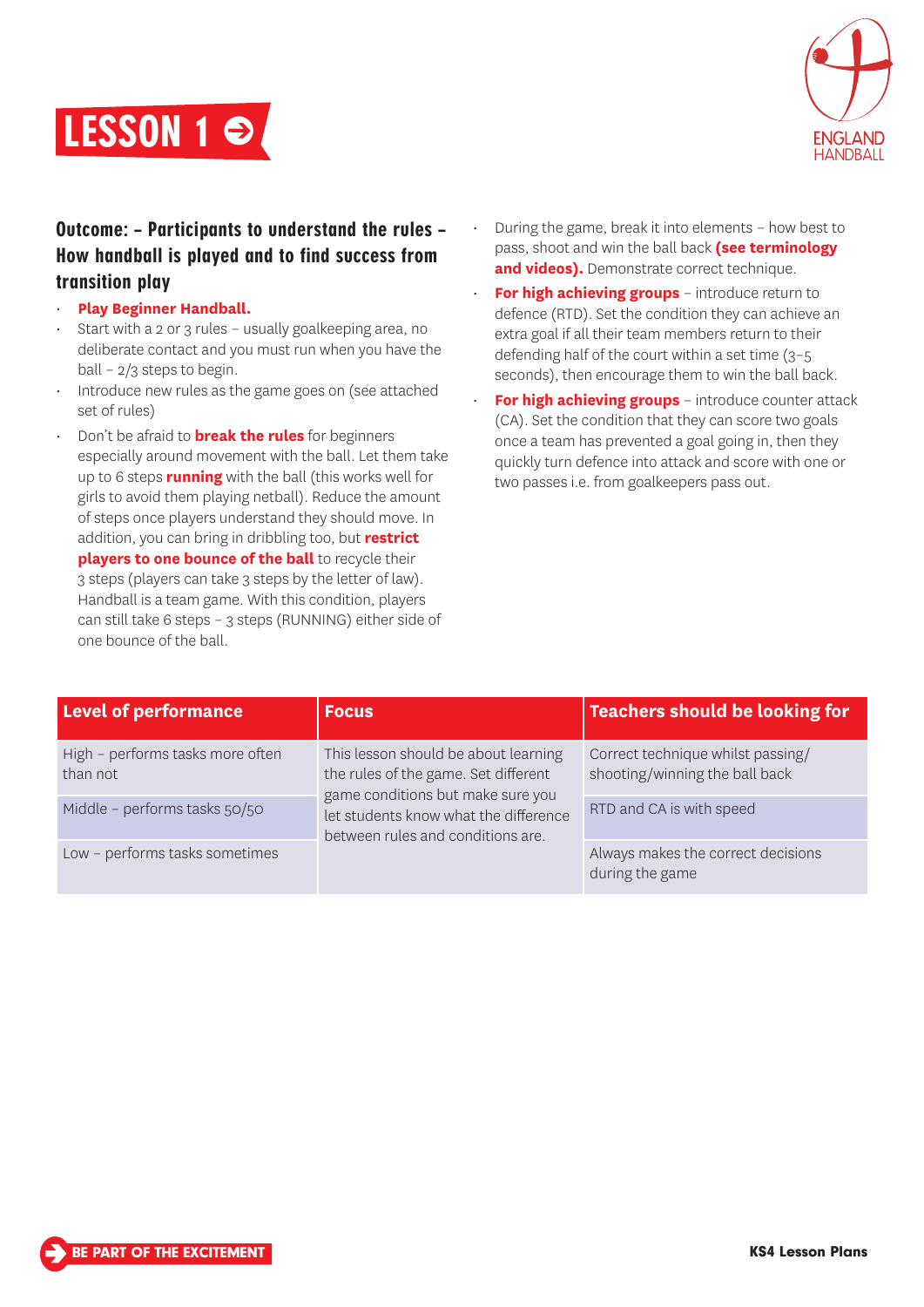



Outcomes – Playing Mini Handball with an overload in attack -Tactical awareness of adding width to the game -Initial positioning understanding (small sided games)

- Game conditions;
	- $\cdot$  3 steps, 1 bounce, 3 steps
	- 3 seconds on the ball
	- Consider using a soft ball as this is a small sided game with possibly smaller than 6 metre goalkeeping area
- Play these games on half a court or small sided area. Use different equipment for line markings and goals. Teams are 4 a side. Play 3–5 minute games.
- When your team is in possession, **your goalkeeper should come out of the goalkeeper area** and play as an attacker (the goalkeeper must pass the ball from inside the area first) to have an overload situation  $-4 \vee 3$ . **See figure 1**
- Any of your team can choose to be a goalkeeper, but only one at a time.
- Once attacking team lose possession of the ball, either through scoring, missing or miss place pass, they must return to their goalkeeper area, touch their 6 metre goalkeeper area line and then proceed to try to win the ball back. **See figure 2**
- Encourage attackers to take positions on the court to be successful: one centre, two wide players (half player) and one pivot. **See figure 3 – it looks a bit like a diamond**







Figure 1 Figure 2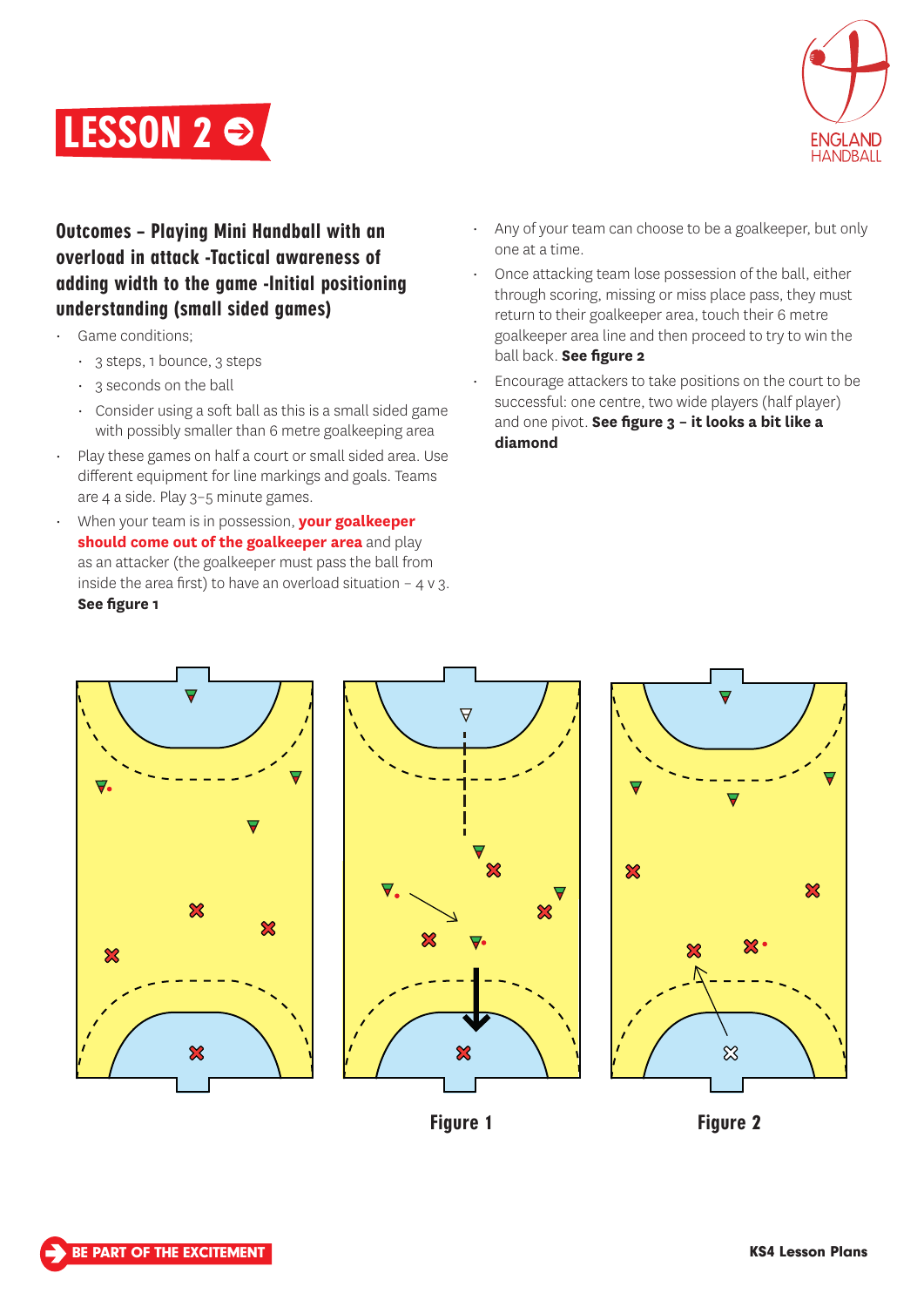



| <b>Level of performance</b>                   | <b>Focus</b>                                                                                                                       | <b>Teachers should be looking for</b>                                   |
|-----------------------------------------------|------------------------------------------------------------------------------------------------------------------------------------|-------------------------------------------------------------------------|
| High - performs tasks more often than<br>not. | An important factor in Mini Handball<br>is that you can observe players more<br>closely than in a 7 a side version of<br>handball. | Correct technique whilst passing/<br>shooting/winning the ball back.    |
| Middle - performs tasks 50/50                 | Reinforce the rules of the game<br>always.<br>Encourage free movement, but also                                                    | Game intelligence from students:<br>adding width, playing with a pivot. |
| Low - performs tasks sometimes                | make players aware that the structure<br>is important for more success<br>- diamond shape.                                         | Always makes the correct decisions<br>during the game.                  |

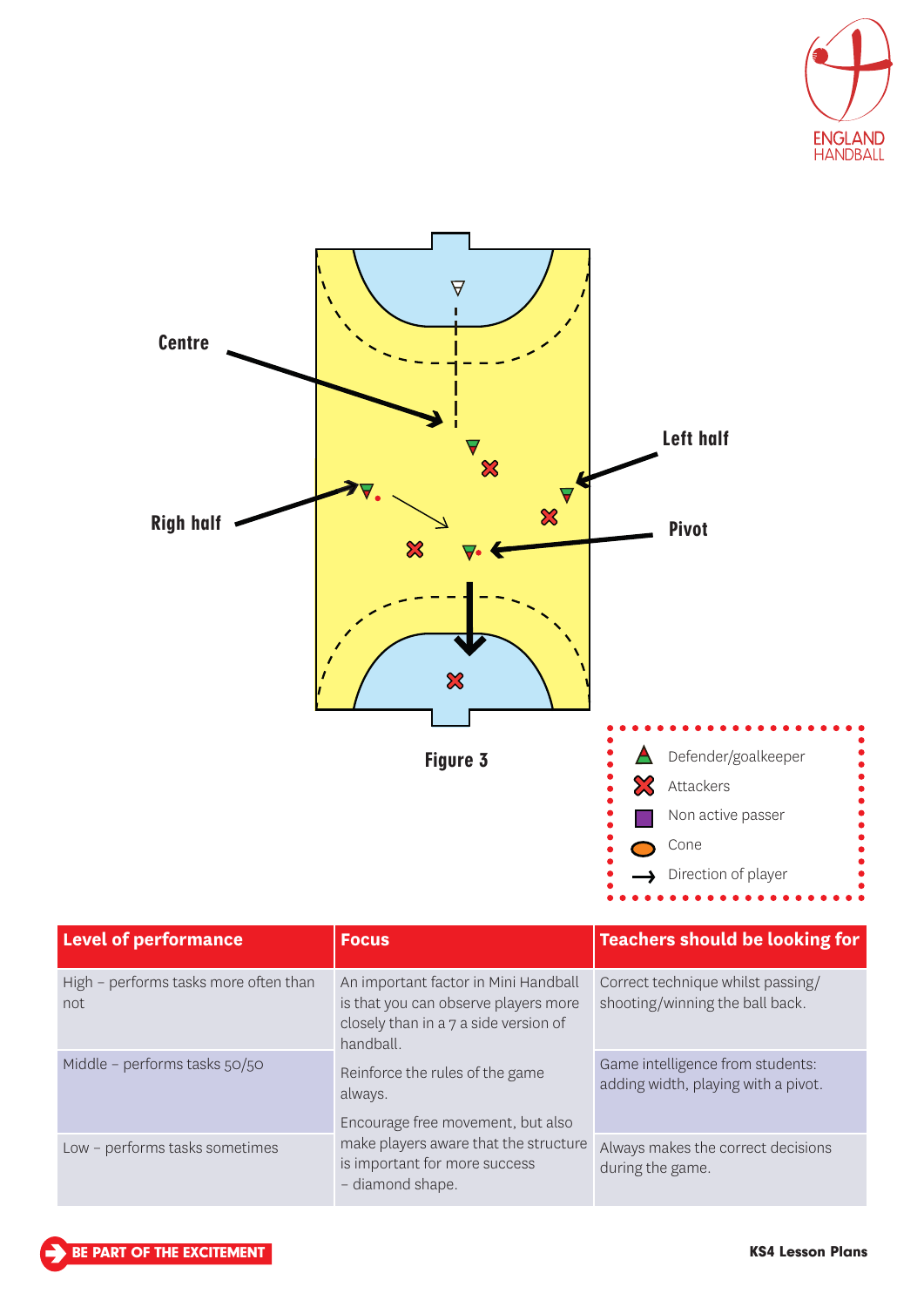



## Outcomes – Introduce the concepts of defence – Blocking -Stealing -Intercepting –Tackling

- **Start immediately playing handball** (full game of small sided game). Set the conditions you want i.e. 3 steps, 1 bounce 3 steps. Don't be afraid to break the rules of the game to set a condition to achieve success from students.
- First make them aware of return to defence (RTD) you can **reward defending team with extra points** if they make it back to their own half within a number of seconds – encourage players to RTD as they will make it more difficult for attackers to score. Make it extra challenging by making the distance they need to travel further.

#### • **Blocking** – **defenders will only make successful blocks of attackers' shots if they are in front of an attacker.** RTD is crucial.

• **Stealing** (the ball, if a player is bouncing the ball) – this can be done from the front, side or behind as long as no contact with the attacking player is made. This will only happen if you play a game with full rules on dribbling.

• **Intercepting** – transferable from other invasion games. Encourage players to anticipate a pass, arms should be high or wide to intercept. A catch is better than knocking the ball away as you can immediately begin a counter attack.

• **Building confidence in students is important to begin playing with contact.** To begin, play a simple game of **tag handball**. Defending team can turnover possession if they make 3 tags/ticks/touches

on 3 separate attackers. A tag must be made whilst a defender is **in front** of an attacker. **This is important as all contact must be made from the front.** Combine the ROD exercise with the tag game.

Alternatively another way of **building confidence with students** is to play competitive 1 y 1 activitities – all actions with control: e.g. pushing/pulling, touching each other's knees, taking a cone from behind a defender. Use ideas from other sports that are familiar to create success. If students take these exercises seriously then you may go into full contact. If not, then don't! **Only play handball with full contact if students are mature enough.**

• Notice on the diagram the position of the defender to the attacker. This is full contact and a good tackle.





Grasping the ball before a shot is made.

Pulling the opponents shooting arm down.

| <b>Level of performance</b>                  | <b>Focus</b>                                                                                                                                                                                                                                                                                                                                                                       | <b>Teachers should be looking for</b>                                                   |
|----------------------------------------------|------------------------------------------------------------------------------------------------------------------------------------------------------------------------------------------------------------------------------------------------------------------------------------------------------------------------------------------------------------------------------------|-----------------------------------------------------------------------------------------|
| High - performs tasks more often than<br>not | Defenders - have controlled<br>aggression, apply pressure to<br>attackers with and without the<br>ball, block shots with both hands,<br>intercept passes, force attackers to<br>shoot from wide angles.<br><b>Very important</b> - this session is<br>focussed on stopping goals going<br>in. Reward players with additional<br>points for great team and individual<br>defending. | Anticipation of students making the<br>change from attack to defence and vice<br>versa. |
| Middle - performs tasks 50/50                |                                                                                                                                                                                                                                                                                                                                                                                    | Maturity from students to be able to<br>perform defensive techniques safely.            |
| Low - performs tasks sometimes               |                                                                                                                                                                                                                                                                                                                                                                                    | Always makes the correct decisions<br>during the game.                                  |

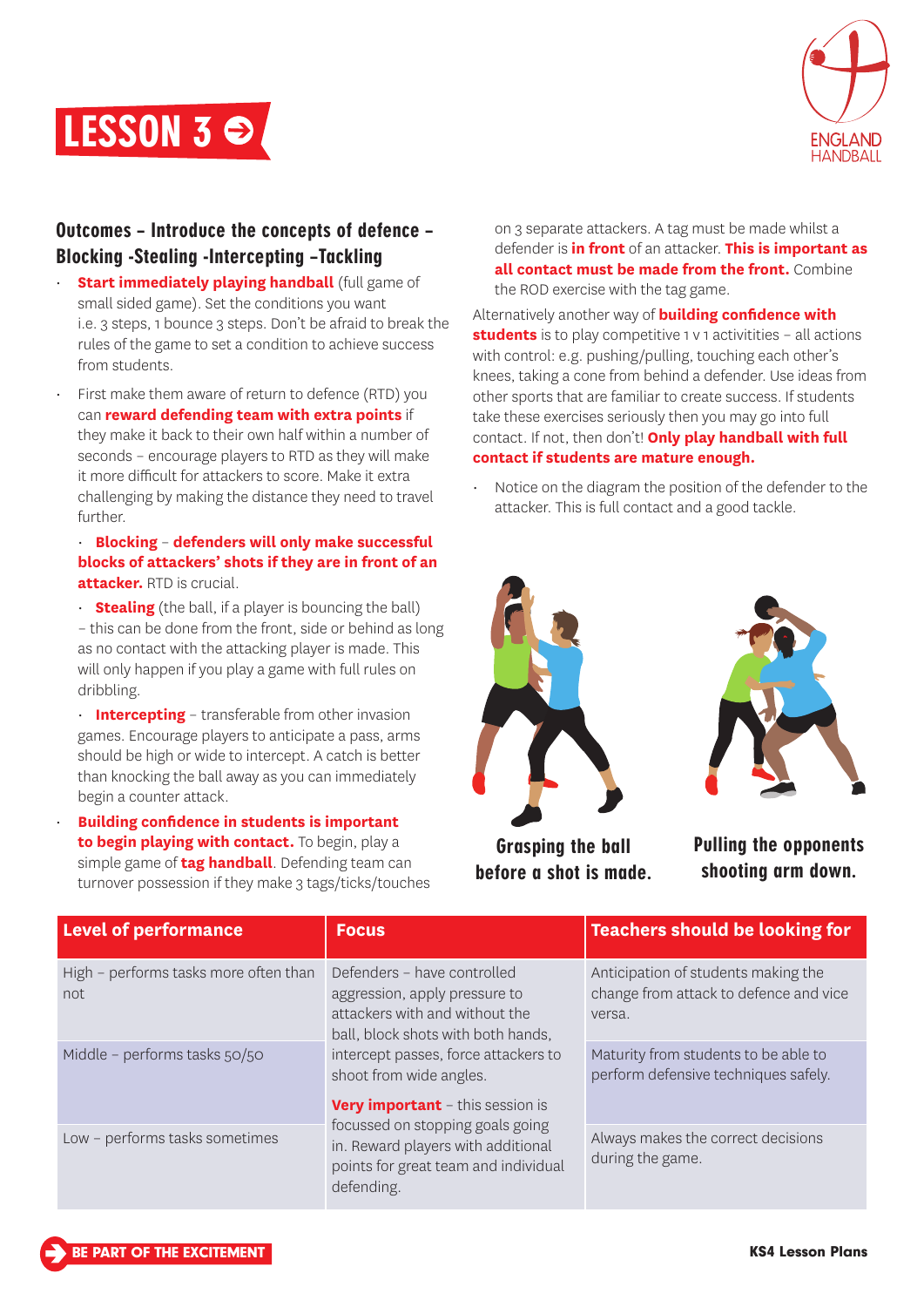



# Outcomes – Decision making in game like situations - Attack (over loading – gaining success) - Defence (applying pressure, forcing errors, protecting the middle of the goal – gaining success)

Standard warm up activity followed by any passing activity



**Figure 1** – This shows how the activity can always start. Attackers run from corners of the court around the cones near the half way line of the court. Defender is already in situation. Attackers will receive a pass from the non– active player and go towards the goal. More attackers than defenders to begin with to let players make easier decisions. Attackers must always go direct to the goal, finding space around the defender, to either score a goal or to create an opportunity for their team mate to score.

**Figure 2 and 3** – More defenders and a pivot player are in situation. Two more attackers join in the activity from running around the cones again. The pivot player can apply a screen to assist the other attackers. Figure 3, a centre player is introduced. Attackers – **apply same concepts as earlier lessons** (add with, attack space – create space) Defenders – **must apply pressure to the attacker with the ball and also be aware of the position of the pivot** as they will both be the most dangerous players in the activity.

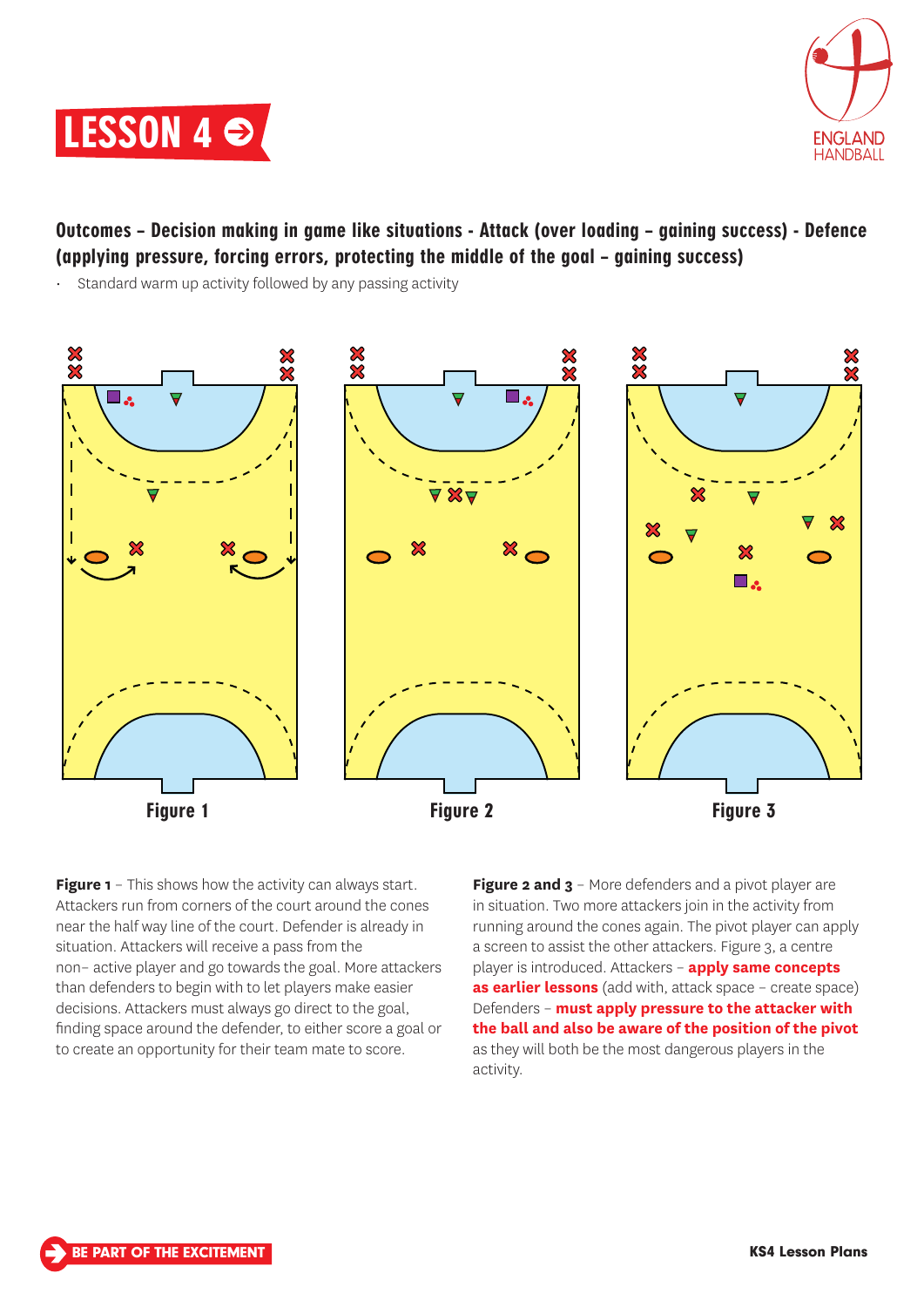



Figure 4

Figure 4 - Equal number of defenders to attackers. If defence steals ball, they can gain points by taking the ball to either cone to score.

You can have two activities happening on two sides of the court to maximise student engagement. **Please note, these exercises are non– exhaustive, keep the format but change the focus to achieve outcome.**



| <b>Level of performance</b>               | <b>Focus</b>                                                                                                                                                                                                                                                                                                                                                                                                                                                                                                      | <b>Teachers should be looking for</b>                                                                        |
|-------------------------------------------|-------------------------------------------------------------------------------------------------------------------------------------------------------------------------------------------------------------------------------------------------------------------------------------------------------------------------------------------------------------------------------------------------------------------------------------------------------------------------------------------------------------------|--------------------------------------------------------------------------------------------------------------|
| High - performs tasks more often than not | If you want students to work<br>out more solutions for attack or<br>defence, please keep that focus for<br>the lesson - do not mix them.<br>Attackers - always moving with<br>purpose towards the goal. They<br>should always try to be able to<br>score, if they can't make the<br>correct decision and best pass.<br>Defenders - always aware of the<br>pivot player's position, moving to<br>the side of the court where the ball<br>is, offer the bad angle for the shot<br>not from the middle of the court. | Correct technique whilst passing<br>/shooting/winning the ball back.                                         |
| Middle - performs tasks 50/50             |                                                                                                                                                                                                                                                                                                                                                                                                                                                                                                                   | Game intelligence from students:<br>adding width, playing with a pivot or<br>when to tackle/intercept/block. |
| Low - performs tasks sometimes            |                                                                                                                                                                                                                                                                                                                                                                                                                                                                                                                   | Correct decision making during the<br>game.                                                                  |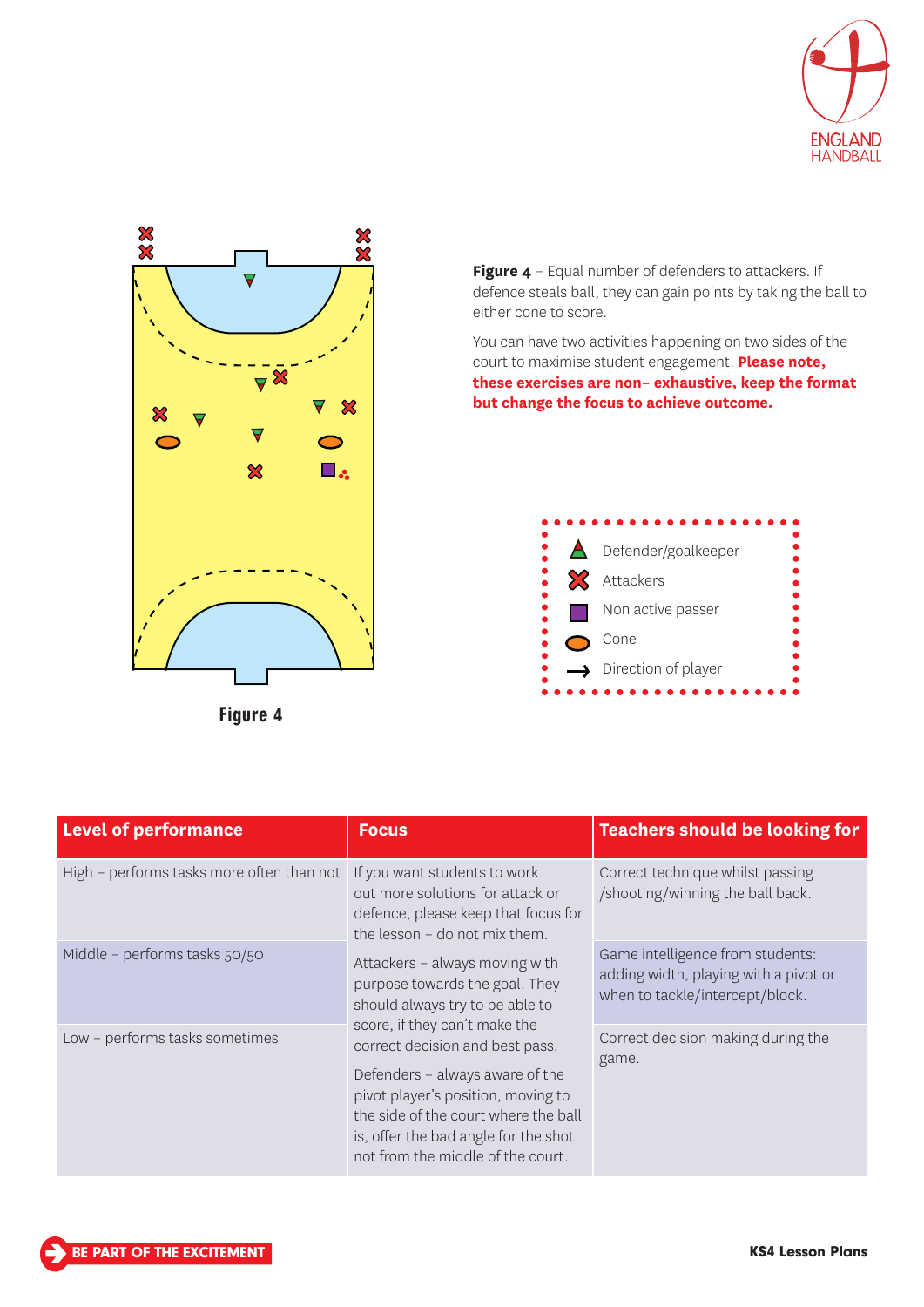



## Outcome – positional understanding in attack and defence, with cooperation between players PT1



Pivot

The court is split into two: attack formation and defensive formation. All attackers can change positions during an attack. However, it is best to keep a good structure so limiting movement anywhere at any point is necessary. It is important to develop handball players who aren't position specific in classes. Let all students try different positions.

As you can see from the defenders we have an **'active'**  defence who are not standing in one line they are in

**'two lines'** of defence. This is for many reasons, to promote athlete development, aggressive pressure from defenders, and to encourage making contact with attackers, defenders are best moving to the side of the court where the danger is coming from and finally to encourage cooperation. Every defender will usually have one attacker to be responsible for but co–operation is necessary especially in the middle of the court.

## Defensive cooperation exercises



## **Two defenders, four attackers.**

Defenders have two jobs, preventing a standing shot from half players and preventing a diagonal pass from half player to pivot. Defenders move quickly 'in and out' – if the ball is on their side of the court they move out to prevent a shot, if it is on the opposite side, they move back in to prevent a pass to the pivot. The half players have three options: pass the ball between them, standing shot (if defender has arms down or diagonal pass to pivot). The whole exercise is done at speed. The pivot players must stand still.

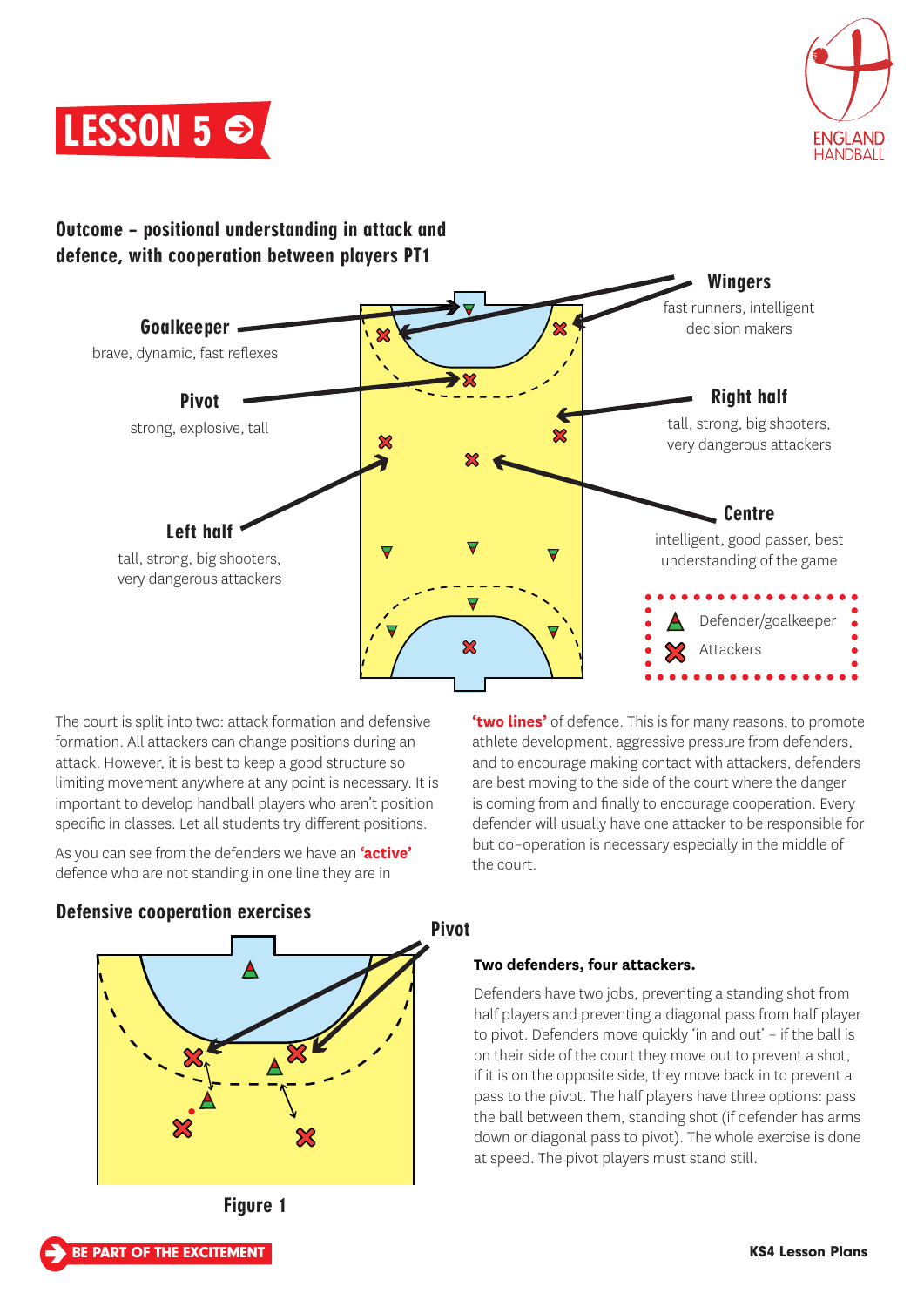







Figure 3

#### **1 v 1 – attacker v defender.**

Two cones are placed for this activity as a gate for an attacker to travel at speed through. The defender must prevent them from going through the gate and prevent a shot on goal. Defender to use their body, tackle and move the attacker away from the goal. The attacker can use the non– active passer to receive the pass going forward. KEY – defender to use their legs to move with the attacker and position their body to offer a week angle to the attacker. **With good individual defence comes excellent cooperation in defence.** 

#### **4 v 3 – attackers v defenders.**

Attackers need to make a pass to the pivot player. Defenders need to prevent the pass by interception or tackle. Notice on the diagram, when the ball is on the left the defender must engage the half player and the defender on the opposite side covers the pivot as the ball is not on their side of the court. Firstly, just focus on intercepting the pass to the pivot. **It is very important you encourage defenders to be as active as possible and use their legs to move and their arms must be raised to prevent the pass.**

Then you can move on to a 4v4 exercise with more active attackers who can switch positions giving the defenders a new challenge.

| <b>Level of performance</b>                  | <b>Focus</b>                                                                                                                                                                                                                                                                                                                                                                                                                                                                                                                                                                                                                                                                                                                                                                                                                                                                                                                    | <b>Teachers should be looking for</b>                                                                              |
|----------------------------------------------|---------------------------------------------------------------------------------------------------------------------------------------------------------------------------------------------------------------------------------------------------------------------------------------------------------------------------------------------------------------------------------------------------------------------------------------------------------------------------------------------------------------------------------------------------------------------------------------------------------------------------------------------------------------------------------------------------------------------------------------------------------------------------------------------------------------------------------------------------------------------------------------------------------------------------------|--------------------------------------------------------------------------------------------------------------------|
| High - performs tasks more<br>often than not | There are many different structures to defence<br>in handball. The most common is 6-0 (all<br>defenders are close to the goalkeeper area)<br>We encourage that this isn't taught in schools<br>as we want players to develop and learn<br>individual skills necessary to be an effective<br>defender. Encourage pupils to apply pressure<br>on attackers in the right areas (your own half<br>of the court). Encourage defenders to always<br>be aware of an attacker's movement with and<br>without the ball, each defender will have an<br>attacker to look after but co- operation is<br>needed if players swop positions. All defensive<br>play must be in two lines - maximum amount<br>of players allowed near goalkeepers area is<br>5. Defensive systems you can play (the first<br>number relates to the players near the area,<br>the second number to the players closer to the<br>attackers.)<br>5:1, 4:2, 3:3, 1:5 | Defender hands always raised when<br>protecting the pivot attacker.                                                |
| Middle - performs tasks 50/50                |                                                                                                                                                                                                                                                                                                                                                                                                                                                                                                                                                                                                                                                                                                                                                                                                                                                                                                                                 | Defender to apply aggressive pressure<br>to attackers - contact is encouraged<br>(only face to face)               |
| Low - performs tasks<br>sometimes            |                                                                                                                                                                                                                                                                                                                                                                                                                                                                                                                                                                                                                                                                                                                                                                                                                                                                                                                                 | Defender to position themselves to<br>protect the centre of the goal and offer<br>the weaker angle to the attacker |

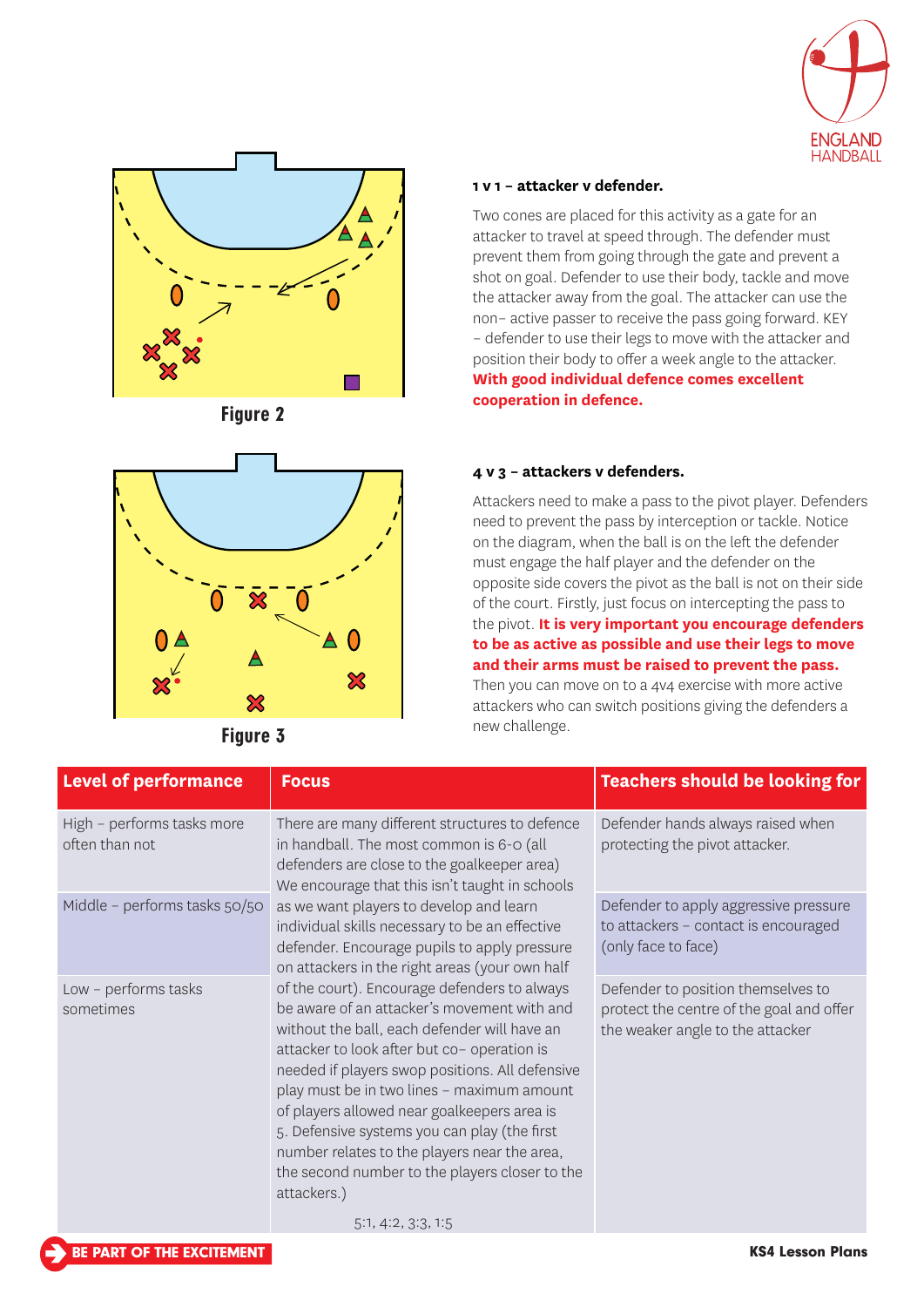



Outcome: – Positional understanding in attack and defence, with cooperation between players PT2

## Attacking co–operation exercises











## **2 v 2 – Centre and pivot co–operations.**

The centre and pivot can work together throughout a game to create opportunities for each other. Here, the centre performs a 'U' shaped movement to the left and right to draw out the defender on both sides. The centre has many options here: using their steps, dribble or pass to passive player. They can:

A – Jump or standing shot past a defender who doesn't come out to make a tackle

B – Co-operate with the pivot by attacking the opposite side to where the pivot is standing. After a few movements left and right an opportunity for the pivot to place their body in front of a defender and screen them is possible. It is important here the pivot moves against ball to create this opportunity. It is important for the centre to choose the correct pass to the pivot: with a bounce, from a jump etc… Fiqure 1 **Figure 1** Some of the best passes are ones that are disguised.

## **2 v 1 – half and wing cooperation.**

The focus here is for the half players to create enough space for a winger to have an opportunity to make an attempt at goal. A wing shot is best performed with the player taking the ball with speed, correct timing and being able to gain the best advantage from the narrow angle i.e. they must widen their angle by jumping away from the goal line towards the middle of the goal area.

The half may shoot also, but only on the inside of the left hand side of the cone.

Once the attackers are finding it easy to create opportunities for both players to score, add an additional defender. Attackers must aggressively attack the space between the defenders to create an opportunity for their team mate.